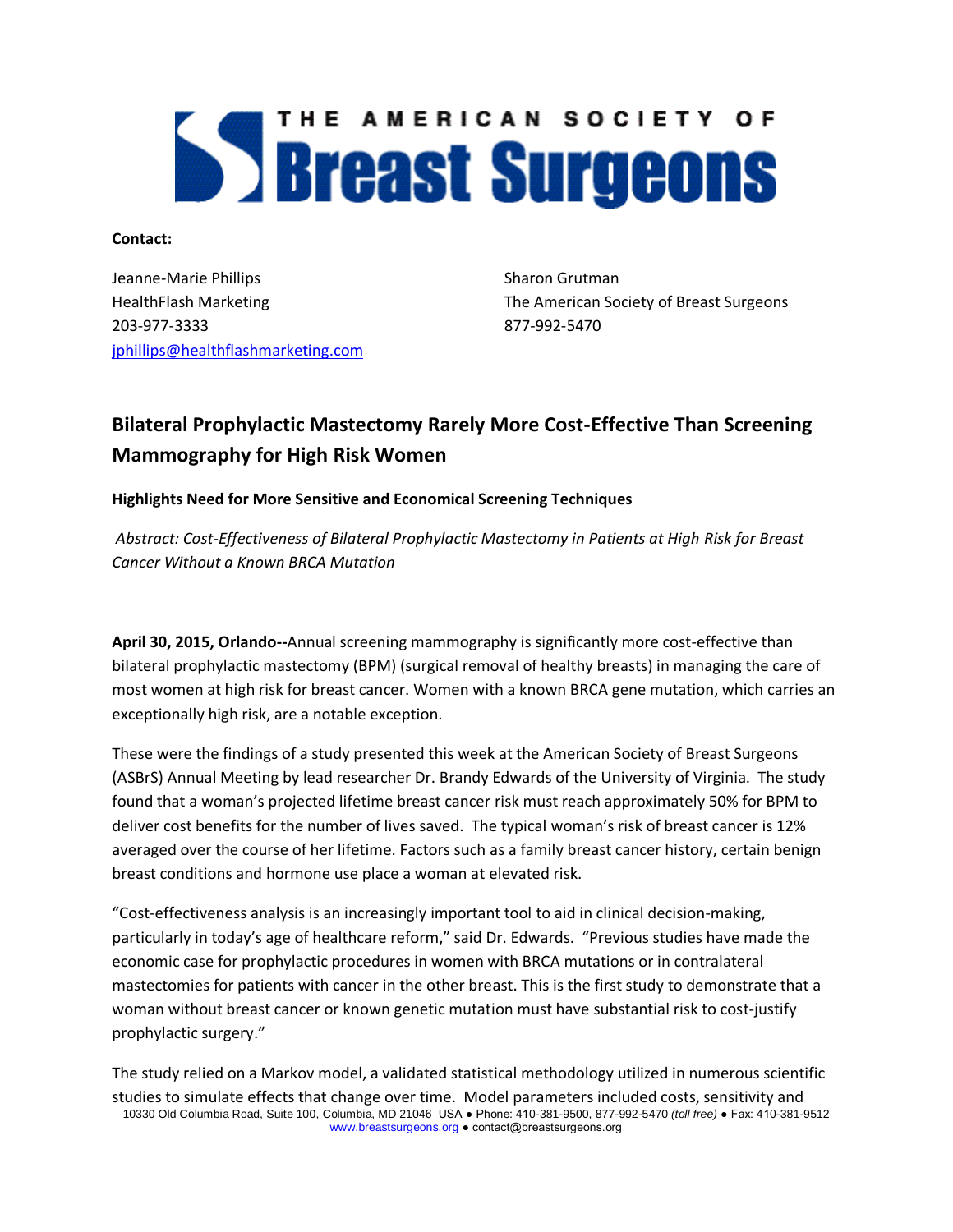specificity of screening modalities, and mortality rates. The study assumed a 90 percent breast cancer risk reduction with BPM. It focused on patients beginning at age 30 and assumed that full lifetime risk would be met at age 80. Sensitivity analyses were conducted to analyze how changes in the model parameters affected the results.

"Based on information in published literature, we also adjusted the model to account for expected patient preferences for BPM compared to screening," noted Dr. Edwards. "These numbers also demonstrate that BPM should primarily be considered in women with very high risk. When accounting for these patient preferences, an approximate 50% lifetime risk still emerged as the point where BPM would be considered a cost-effective alternative to screening. However, while cost-effectiveness studies are a valuable tool to compare interventions, the results should not be the sole criterion for deciding whether or not a certain treatment should be used or covered by health insurance. At the end of the day, this is a highly personal decision that must be made on a patient-by-patient basis."

The study also found that annual screening with a combination of mammography and MRI based on Medicare reimbursement rates was never more cost-effective than BPM at any risk level and that the additional survival benefit associated with combined screening is very small when compared to mammography screening alone.

"Today, technology brings significant breakthroughs in the diagnosis and treatment of disease at a rapid pace," concluded Dr. Edwards. "But, physicians have to examine costs and benefits because healthcare is not an infinite resource. Clearly there is a need for additional affordable screening technologies for women at high risk for breast cancer. While prophylactic mastectomy is appropriate for some women, it can carry steep costs, both economically and in quality-of-life, because prophylactic surgery isn't without risk."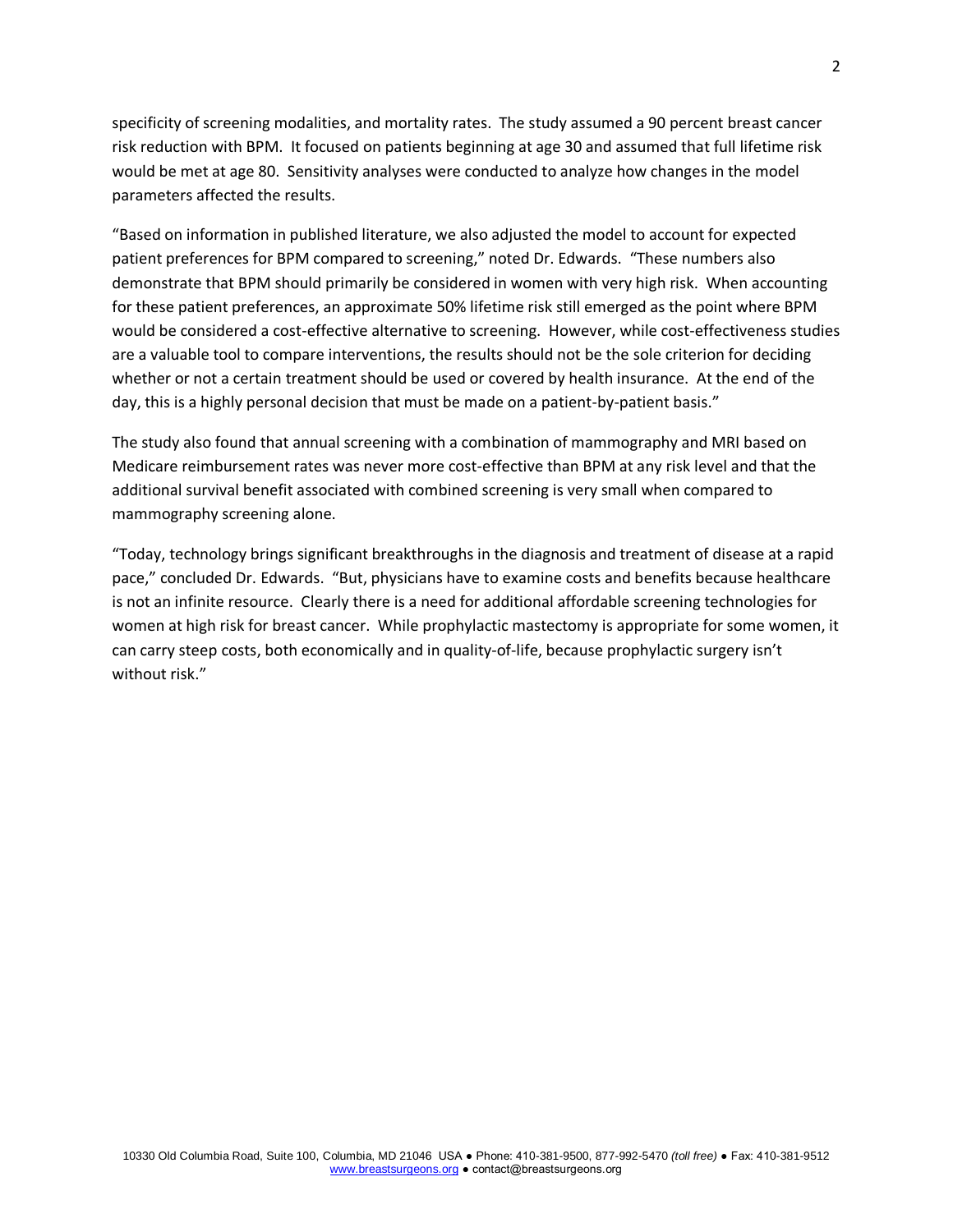#### A**bstract, Official Proceedings**

**Presenter:** Brandy Edwards **Institution:** University of Virginia

**Title:** Cost-Effectiveness of Bilateral Prophylactic Mastectomy in Patients at High Risk for Breast Cancer Without a Known BRCA Mutation

**Objective:** Previous comparative effectiveness studies have demonstrated the cost-effectiveness of contralateral prophylactic mastectomy in younger breast cancer patients, as well as that of bilateral prophylactic mastectomy (BPM) with bilateral salpingo-oophorectomy in women with BRCA mutations, but high-risk patients without BRCA mutations or personal history of breast cancer are not addressed. We sought to identify the particular risk level beyond which BPM becomes more cost-effective than annual breast cancer screening.

**Methods:** Using TreeAge Pro 2014 software, we developed a Markov model with 25,000 Monte Carlo simulations and conducted sensitivity analyses to simulate the costs and effects of BPM vs screening. Model parameters, including costs, cancer incidence, and mortality rates, as well as patient preference ratings, were derived from published literature or national databases. BPM was assumed to be associated with a 90% risk reduction of breast cancer based on published findings. Analyses were conducted with and without quality adjustment by patient preference. Base-case analyses focused on patients starting at 30 years of age and assumed that a patient's lifetime risk of breast cancer would be met at age 80. The lifetime risk of breast cancer and cost of MRI screening was varied to assess their impact on results.

**Results:** Both unadjusted and patient preference-weighted analyses demonstrate that BPM becomes more cost-effective than screening with annual mammography alone at a lifetime breast cancer risk of 50% when mean costs of BPM vs screening were estimated to be \$21,042.50 and \$20,980.44, respectively. At the cost of MRI based on Medicare reimbursement rates, breast cancer screening using combined mammography and MRI was never more cost-effective than BPM at any level of lifetime risk. Varying the cost of MRI demonstrated that at a lifetime risk of 20%, the threshold at which annual MRI screening is recommended by the American Cancer Society, the cost of an MRI would have to be less than \$177.74 to be more cost-effective than BPM.

**Conclusion:** In women who are at increased risk for breast cancer without a known BRCA mutation or personal history of breast cancer, BPM becomes more cost-effective than annual mammographic screening at an estimated lifetime risk of 50% and therefore should be reserved for women at markedly elevated risk. Additional screening modalities for use in high-risk women with a lower cost than MRI are needed. The results are sensitive to varying costs of screening modalities and patient preferences.